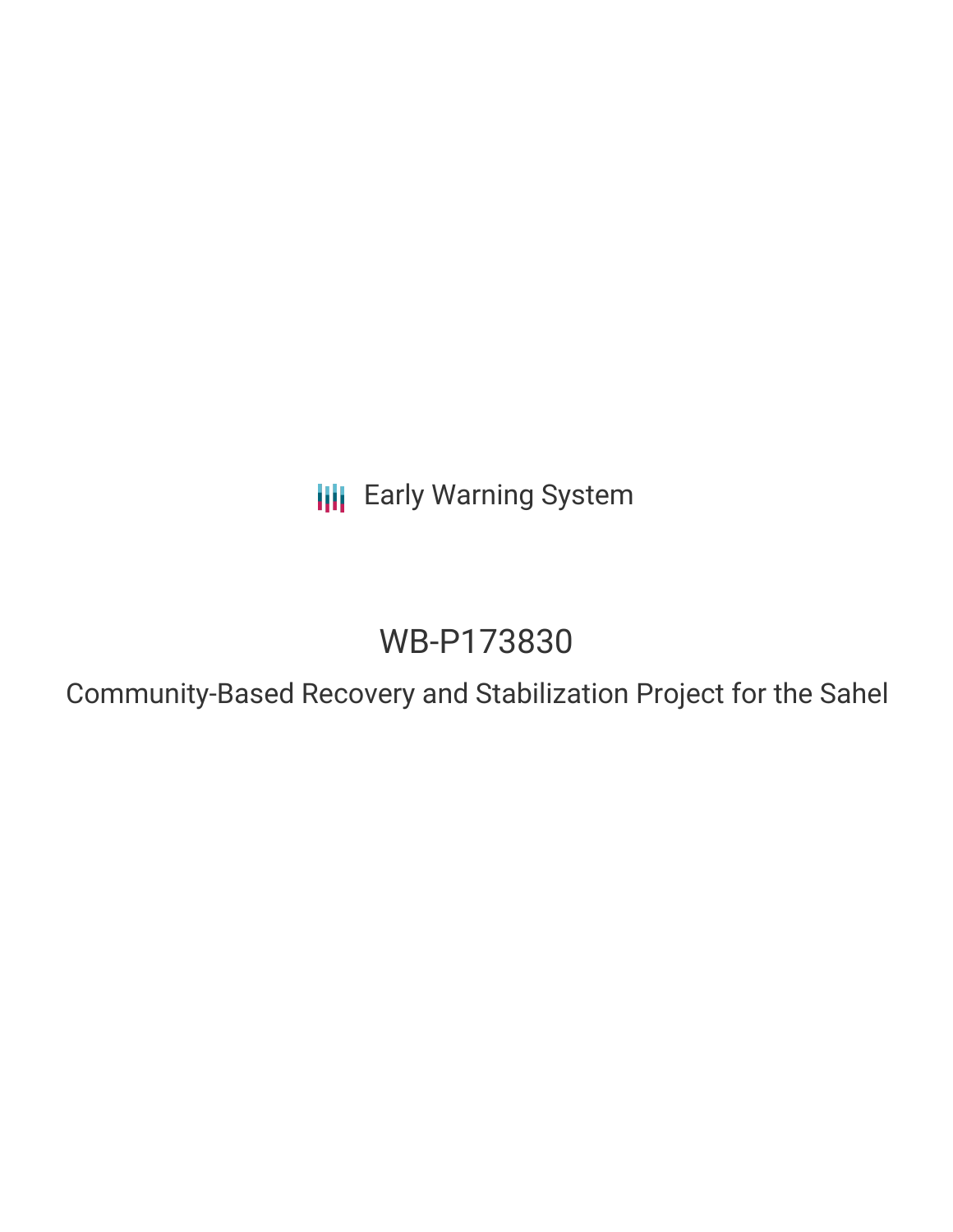

## Early Warning System Community-Based Recovery and Stabilization Project for the Sahel

#### **Quick Facts**

| <b>Countries</b>               | Burkina Faso, Mali, Niger                                                                            |
|--------------------------------|------------------------------------------------------------------------------------------------------|
| <b>Financial Institutions</b>  | World Bank (WB)                                                                                      |
| <b>Status</b>                  | Active                                                                                               |
| <b>Bank Risk Rating</b>        |                                                                                                      |
| <b>Voting Date</b>             | 2021-06-15                                                                                           |
| <b>Borrower</b>                | Republic of Niger, Burkina Faso, Republic of Mali, The States of Liptako-Gourma Integrated Developme |
| <b>Sectors</b>                 | Infrastructure                                                                                       |
| <b>Investment Amount (USD)</b> | \$252.50 million                                                                                     |
| <b>Project Cost (USD)</b>      | \$252.50 million                                                                                     |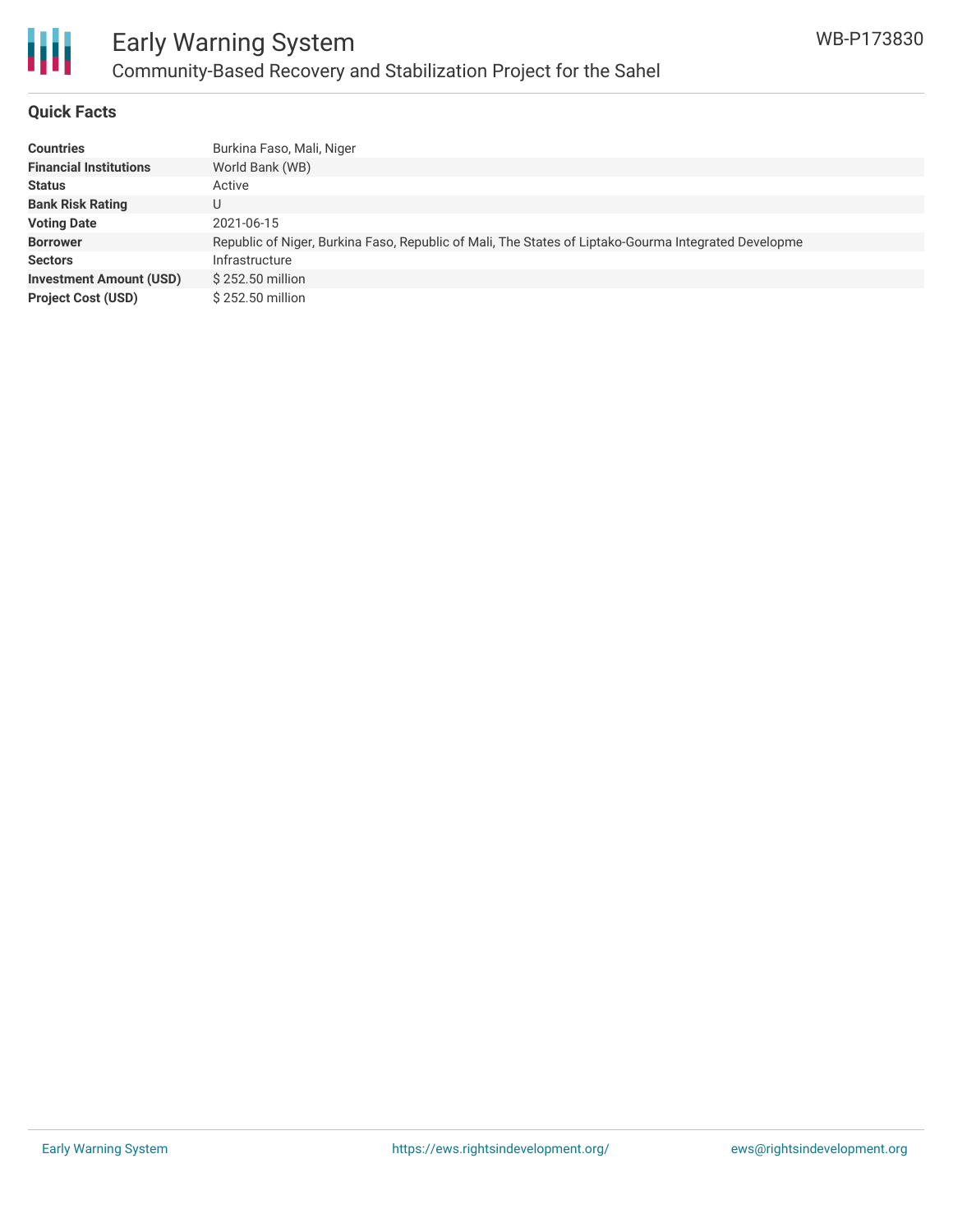

**Project Description**

The development objective of this project is to contribute to the recovery and resilience of communities in target areas of the Lipt ako-Gourma Region of Burkina Faso, Mali and Niger through a regional approach supporting (i) integrated socio-economic services and infrastructure, (ii) livelihoods and territorial development, and (iii) regional data and coordination.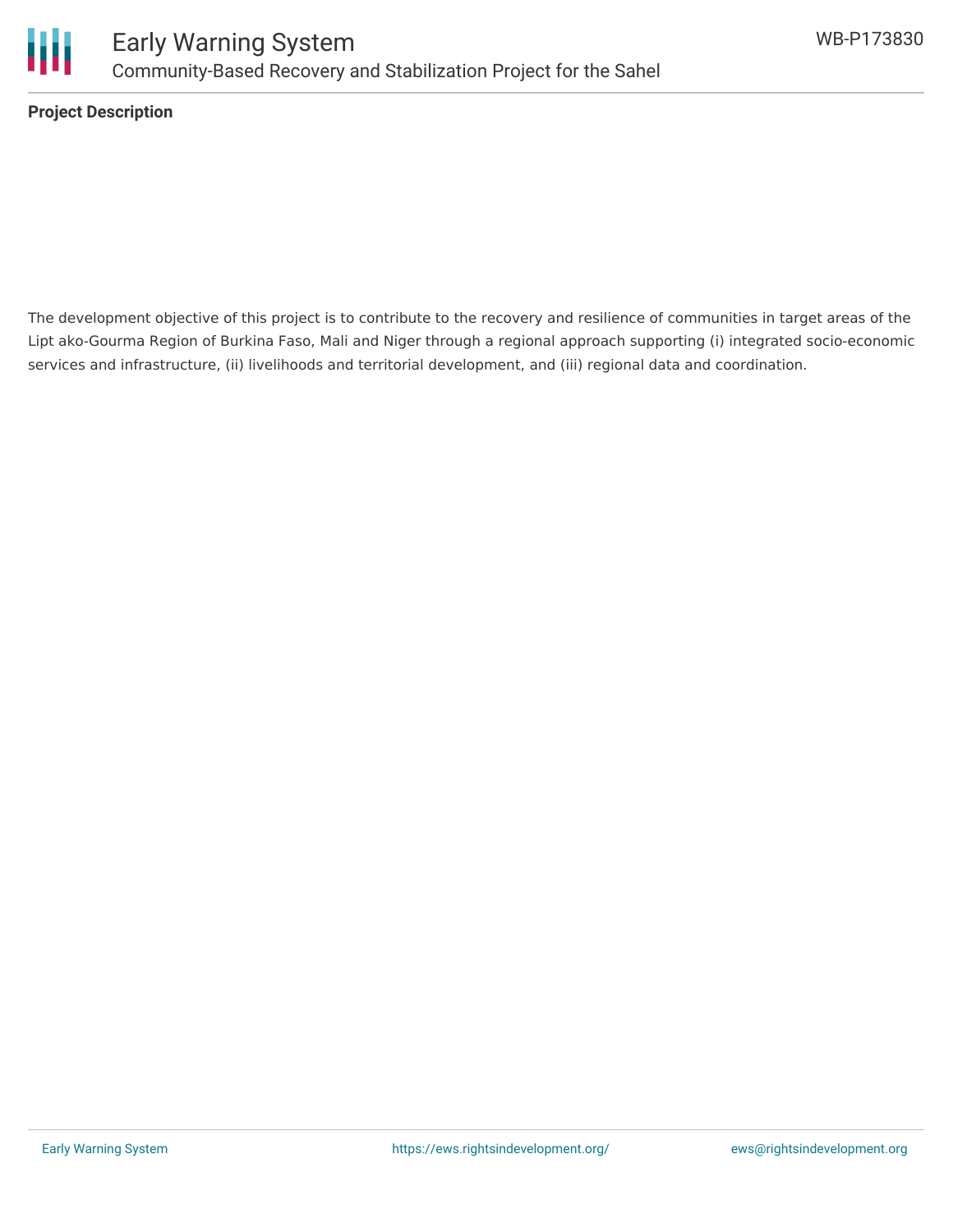

## Early Warning System Community-Based Recovery and Stabilization Project for the Sahel

#### **Investment Description**

World Bank (WB)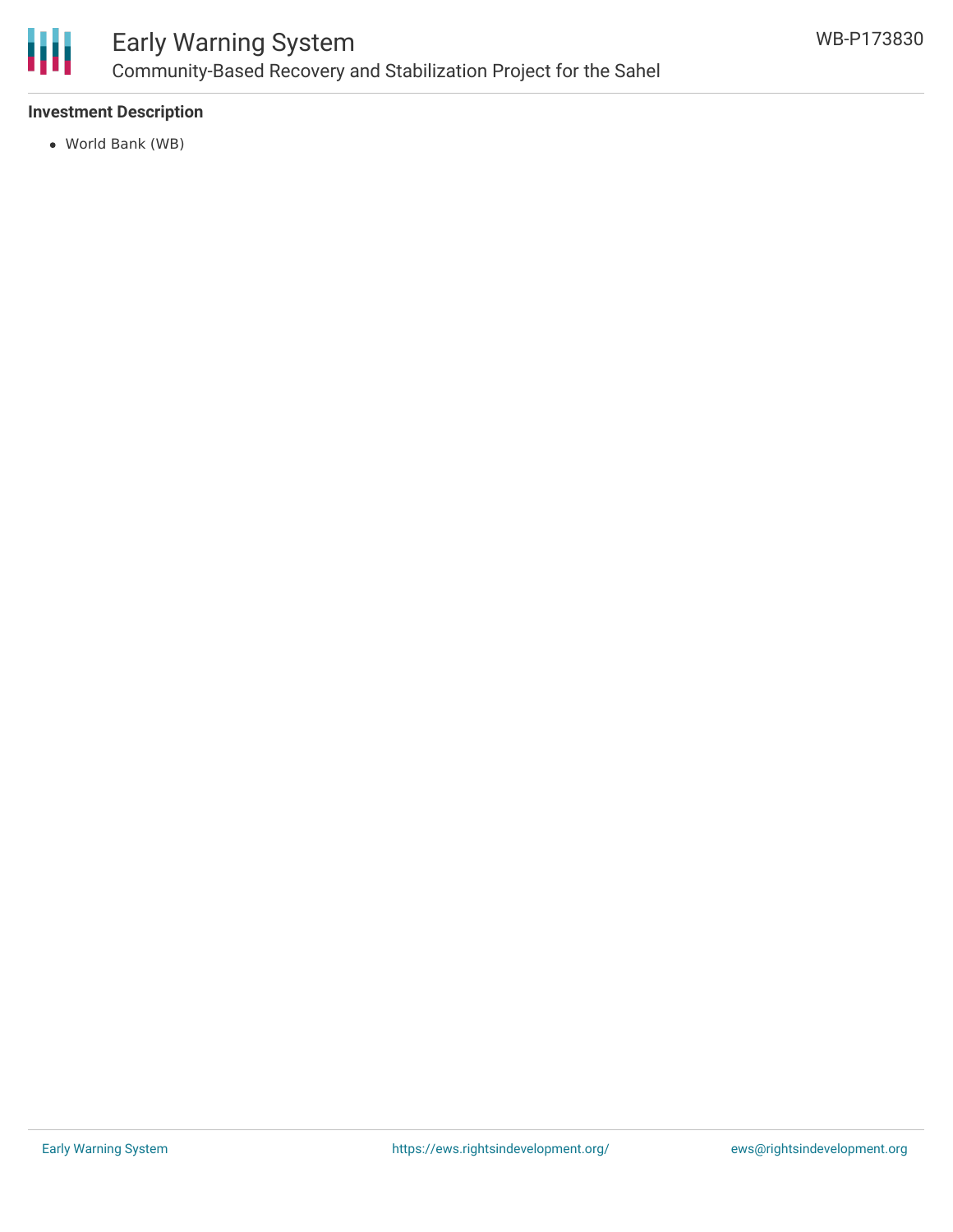

#### **Contact Information**

PIU in Burkina Faso (will build upon existing project PIU - TBC) Salam Kafando Directeur de la Coopération Multilatérale kafandosalam@gmail.com Executive Secretariat for the SDS Sahel Niger (SE/SDS Sahel-Niger) - TBC

Laoualy Ada Secrétaire Exécutif

ada.laoualy@yahoo.fr

#### ACCESS TO INFORMATION

To submit an information request for project information, you will have to create an account to access the Access to Information request form. You can learn more about this process at: https://www.worldbank.org/en/access-toinformation/request-submission

#### ACCOUNTABILITY MECHANISM OF THE WORLD BANK

The World Bank Inspection Panel is the independent complaint mechanism and fact-finding body for people who believe they are likely to be, or have been, adversely affected by a World Bank-financed project. If you submit a complaint to the Inspection Panel, they may investigate to assess whether the World Bank is following its own policies and procedures for preventing harm to people or the environment. You can contact the Inspection Panel or submit a complaint by emailing ipanel@worldbank.org. Information on how to file a complaint and a complaint request form are available at: https://www.inspectionpanel.org/how-tofile-complaint